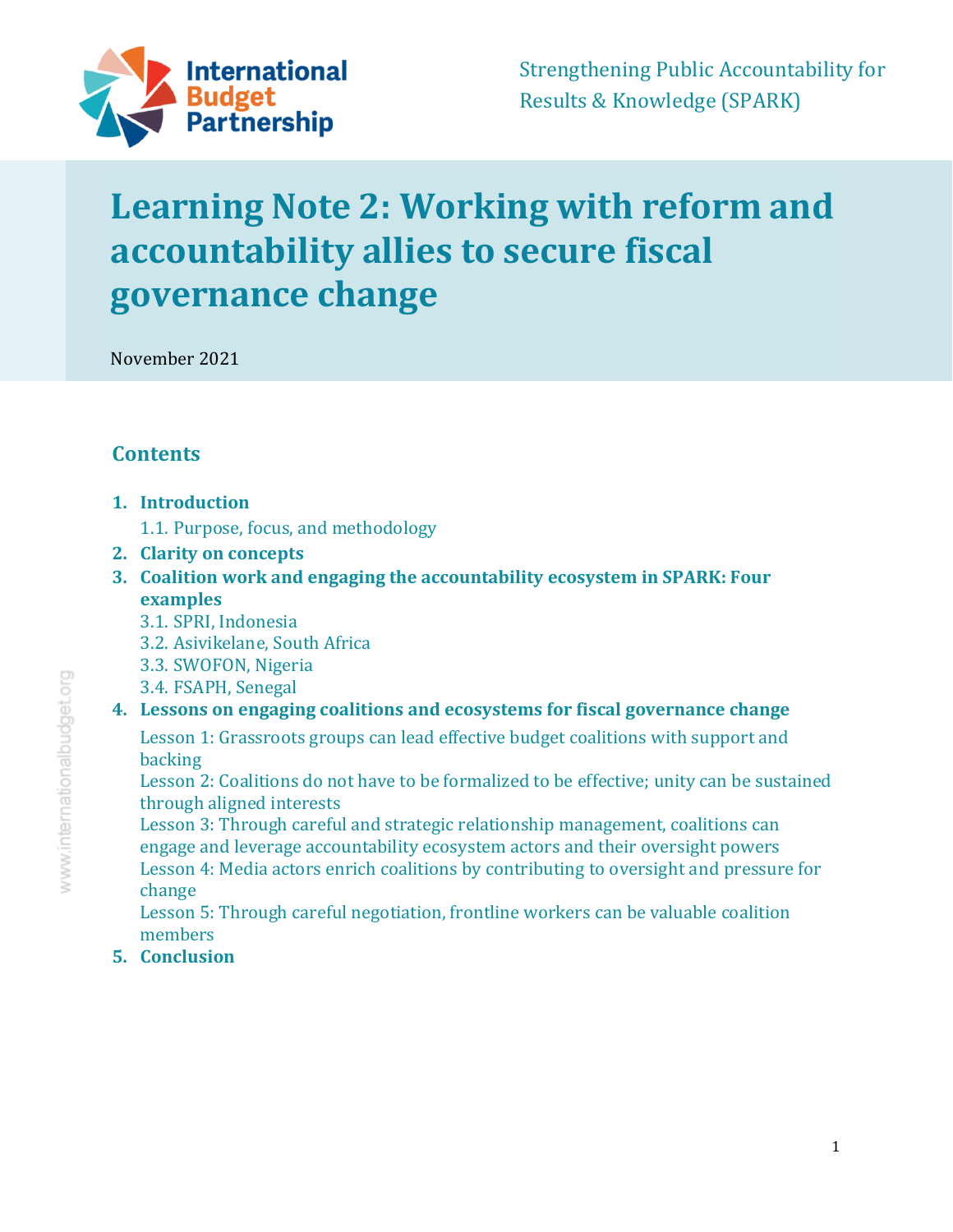## **1. Introduction**

Our Strengthening Public Accountability for Results and Knowledge (SPARK) program works with grassroots movements that represent people directly affected by service delivery failures – such as lack of fresh water or healthcare. We support them in uncovering the fiscal governance causes of – and solutions to – those problems. Central to the SPARK model is the belief that grassroots groups cannot "go it alone" and that a range of actors and institutions need to be engaged to shift the balance of power and incentives to solve the problems at hand.

In a three-part learning series, we explore how SPARK has built the capabilities of grassroots groups to collectively engage with fiscal governance systems – the politics, institutions, policies, and processes that govern the use of public funds and how they are utilized and implemented accountably to provide services.

#### **1.1 Purpose, focus, and methodology**

In this note, we consider the ways in which we have supported grassroots groups – from smallholder women farmers to people with disabilities to women seeking better maternal health – to forge coalitions with civic groups that can broaden their expertise and base of support, and identify allies like government officials, auditors, legislators, the media, and others who may share their goal of strengthening accountability of public spending.

This note draws on documentation produced by the Learning with SPARK component of the program and our routine monitoring process. These are supported by internal IBP discussion and reflection, and individual and group discussions with country managers. The process has not involved direct engagement with SPARK country partners, government counterparts, or members of grassroots groups except insofar as these views are captured in country learning reports.

# **2. Clarity on concepts**

SPARK uses the term **accountability ecosystem** to refer to the actors, processes, and relationships that constitute and influence government responsiveness and accountability, both positively and negatively, around public resources and fiscal governance. This includes formal accountability actors in the state, such as Supreme Audit Institutions or Ombudspersons, and informal or civil society accountability actors, including the media and CSOs. Actors in the ecosystem have roles and responsibilities, formal or informal relationships, and collectively contribute to outcomes around a budget process or sector (i.e., fisheries, healthcare, sanitation), but may or may not intentionally coordinate to undertake collective strategies. SPARK has engaged ecosystem actors with oversight power to make progress on or unblock opposition to a reform the group seeks.

In SPARK country programs, we engage many of the same actors in the ecosystem – such as Supreme Audit Institutions or legislatures – but depending on the service delivery issue we are addressing, we may target a different accountability actor or PFM process that can unlock change on that issue. Our partners may engage the accountability ecosystem at the national level, as well as the subnational level, particularly as they find champions that can deliver results. They are likely to engage more at the national level over time as we deepen our focus on addressing systemic causes of service failures, and solutions.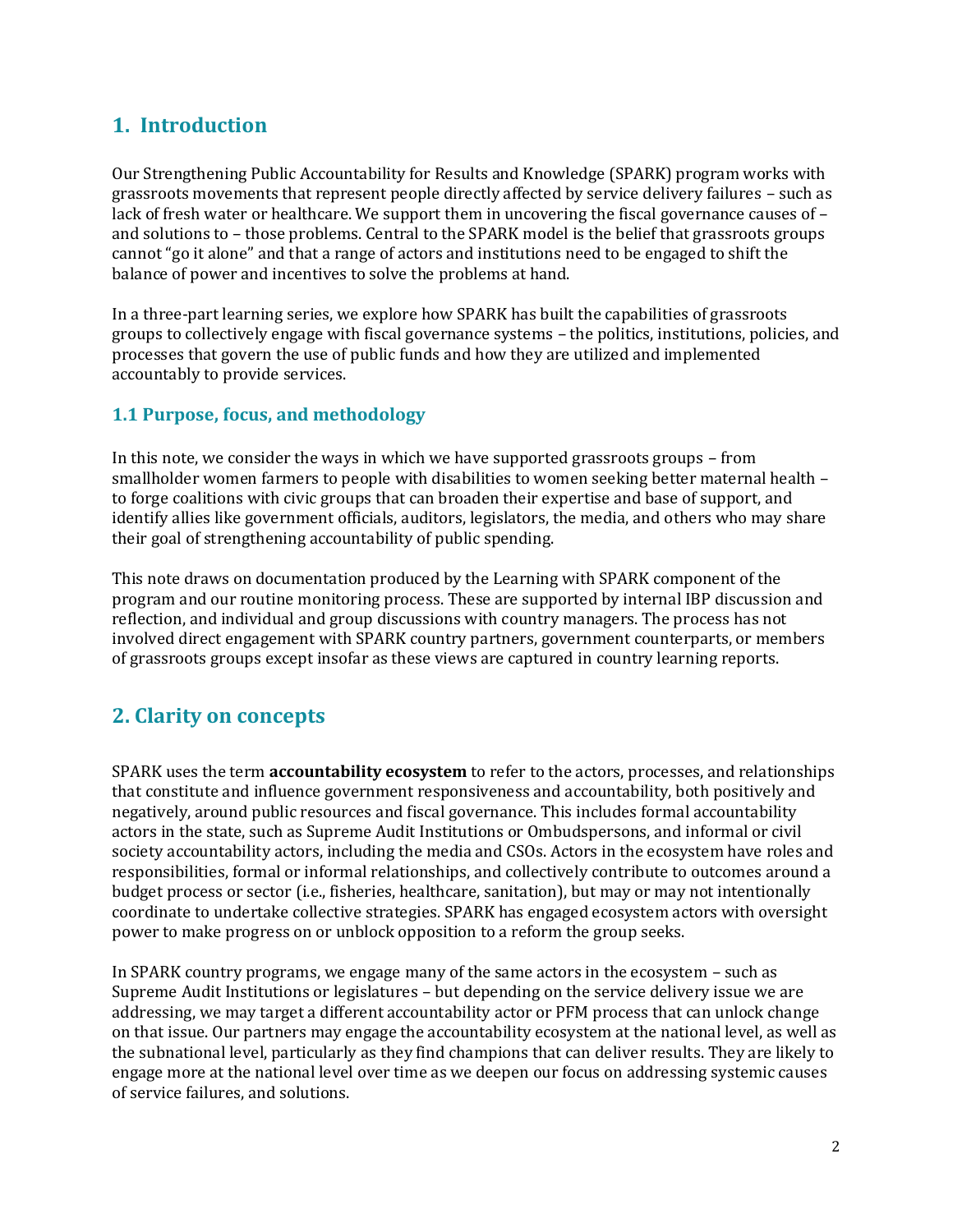The term **reform coalition** is used in SPARK to refer to the actors in different institutions and organizations who are leaning in and championing SPARK campaign aims, and acting in a coordinated way with grassroots groups, IBP, and each other to pursue a common objective. Reform coalitions were expected to be made up of civic actors – NGOs, media actors, unions, or other membership-based groups – and possibly government actors who shared reform priorities. Coalitions vary in the formality of the relationships between them, and are sometimes formed around broad reform objectives, and sometimes around short-term windows of opportunity. Our current "reform coalitions" include a mix of actors, including IBP staff, who cluster around the grassroots partner and work together towards common ends, irrespective of whether these are funded by the SPARK program.

In all cases, the "reform coalition" includes an organization or two specializing in budget analysis (the 'budget partner') and in some cases it includes 'technical partners' specializing in other relevant areas. Some country programs distinguish between a core coalition of actors who are all or mainly funded by IBP (grassroots group, budget partner, other technical partners, and IBP itself); and a broader coalition that includes, on a constant basis, actors with aligned interests. Others distinguish, further, an 'outer group' that includes additional actors with whom the SPARK coalition joins forces with sporadically for time-bound actions or purposes. These sporadic episodes can consist of SPARK coalitions joining forces with other existing coalitions, rather than necessarily consisting of other actors joining a SPARK-centric coalition.

This note mines the wealth of diverse experiences working in coalition in our country programs to draw out lessons. It highlights some of the contradictions or tensions, including around terms such as: formal versus informal actors and relationships; tactical versus strategic moves; and prospects for coalition sustainability. Importantly, it examines the value of actors not funded by SPARK, yet vital to the workings of many SPARK coalitions: other civic actors; the media; frontline workers; and government actors in the accountability ecosystem, including oversight watchdogs.

At the core of both of these aspects of the SPARK approach – reform coalitions and accountability ecosystems – is an ambition to leverage the power of institutional actors and processes over PFM and service delivery decision-making, and channel that power in the service of grassroots interests and campaigns. This is attempted both directly and indirectly: directly, through trying to influence institutional decisionmakers themselves or the state oversight actors who perform checks and balances on them; and indirectly through non-institutional actors who can influence institutional actors via public opinion.

# **3. Coalition work and engaging the accountability ecosystem in SPARK: Four Examples**

The following four examples show both the diversity as well as the common lessons that can be drawn from SPARK's coalition work. The development, scope, way of working, and achievement of each is shaped by the following factors in each country: the governance model, the nature of citizenstate relations and civil society, the political moment, the service delivery problem and its root causes in the PFM system, and the history and position of IBP in the country.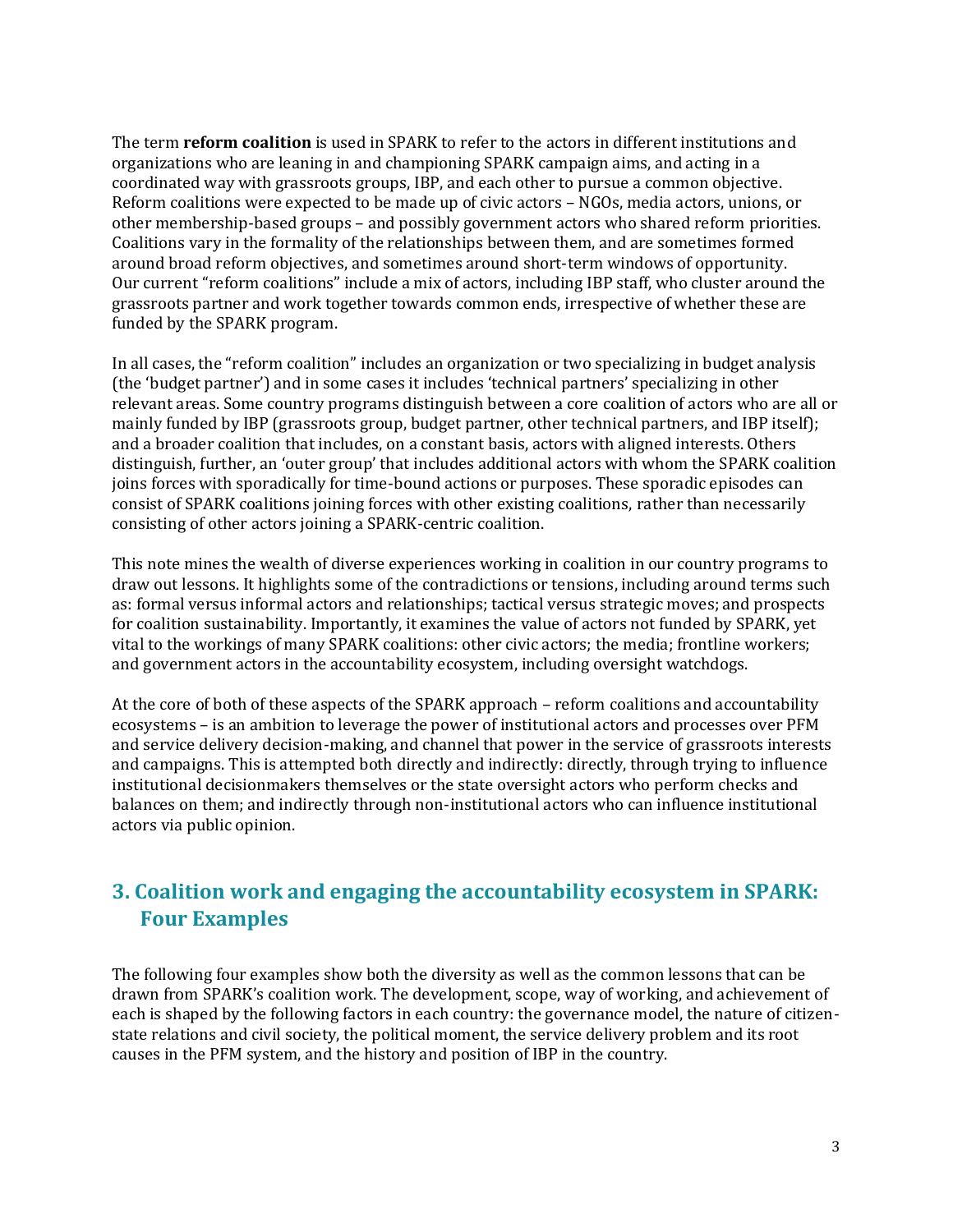#### **3.1. SPRI, Indonesia**

Serikat Perjuangan Rakyat Indonesia (SPRI) is a membership organization made up of marginalized urban people and supports its members' grassroots activism. SPRI is campaigning on the delivery of social protection programs, specifically the Family Hope Program, which provides social assistance to underserved families. Through SPARK, it joined with two CSOs: The Indonesian Forum for Budget Transparency (FITRA), which has public finance and budget expertise; and the National Center for Indonesia Leadership (INISIATIF), which has expertise in social accountability and service delivery data collection. SPRI, FITRA, and INISIATIF are funded directly by SPARK and work together to improve and reform the Family Hope Program. SPARK managers say each partner has a "special piece" they bring to the campaign that the others need to succeed. For example, SPRI has contacts and support within one political party, whilst FITRA and IBP staff are better connected with senior officials and the finance ministry.

Kota Kita, another Indonesian CSO specializing in participatory governance, joined with IBP and the funded partners early in the campaign to form the Social Protection Reform Coalition. The coalition is an umbrella organization that represents the groups' views collectively and provides a clear focus on social protection reform, rather than all the other issues the coalition members work on separately.1 Kota Kita sees SPRI as a potentially powerful partner with aligned aims on urban development and the needs of the urban disenfranchised. According to Kota Kita, they work together as social activists. What Kota Kita brings to the coalition is expertise in participatory urban planning and budgeting, its own networks that extend the coalition's reach, and specific campaignrelevant technical skills such as graphic design.<sup>2</sup>

Within the coalition, each partner plays to its strengths and uses its own connections to further the campaign. The coalition members coordinate their actions to support one another and reach a wider set of allies. Working together in this way is seen as a natural tactic in the context of Indonesian civil society – on the basis that "all campaigns need allies."

Sympathetic officials have proven to be allies of the reform coalition, for example those in the Department of Social Services in Jakarta. These officials are supportive of SPRI's aims to improve the targeting and distribution of social protection payments and increase the resources committed to the scheme. The government allies provide information and support that helps the partners independently monitor the delivery of the Family Hope program's social assistance. They have also backed up SPRI's advocacy and requests in meetings with other government actors, like the Vice-Governor of Jakarta.

However, some of these same officials are also advocacy targets to address problems the coalition has identified. For example, when SPRI had collected enough information on discrepancies and poor delivery of social protection payments, it felt that the Social Services department was slow to follow up with reforms and that this warranted increased pressure. SPRI engaged with the Alliance of Independent Journalists (AJI) to help develop citizen journalism skills amongst its members and engage supportive journalists to generate media coverage of the social audit findings. The coalition also moved its engagement from one government actor to another, based on a "reading of the mapping of power within government." For instance, FITRA, with its government advocacy

<sup>&</sup>lt;sup>2</sup> Kota Kita had a connection to SPARK Indonesia from the outset because the consultant providing learning support to the program belongs to this organization.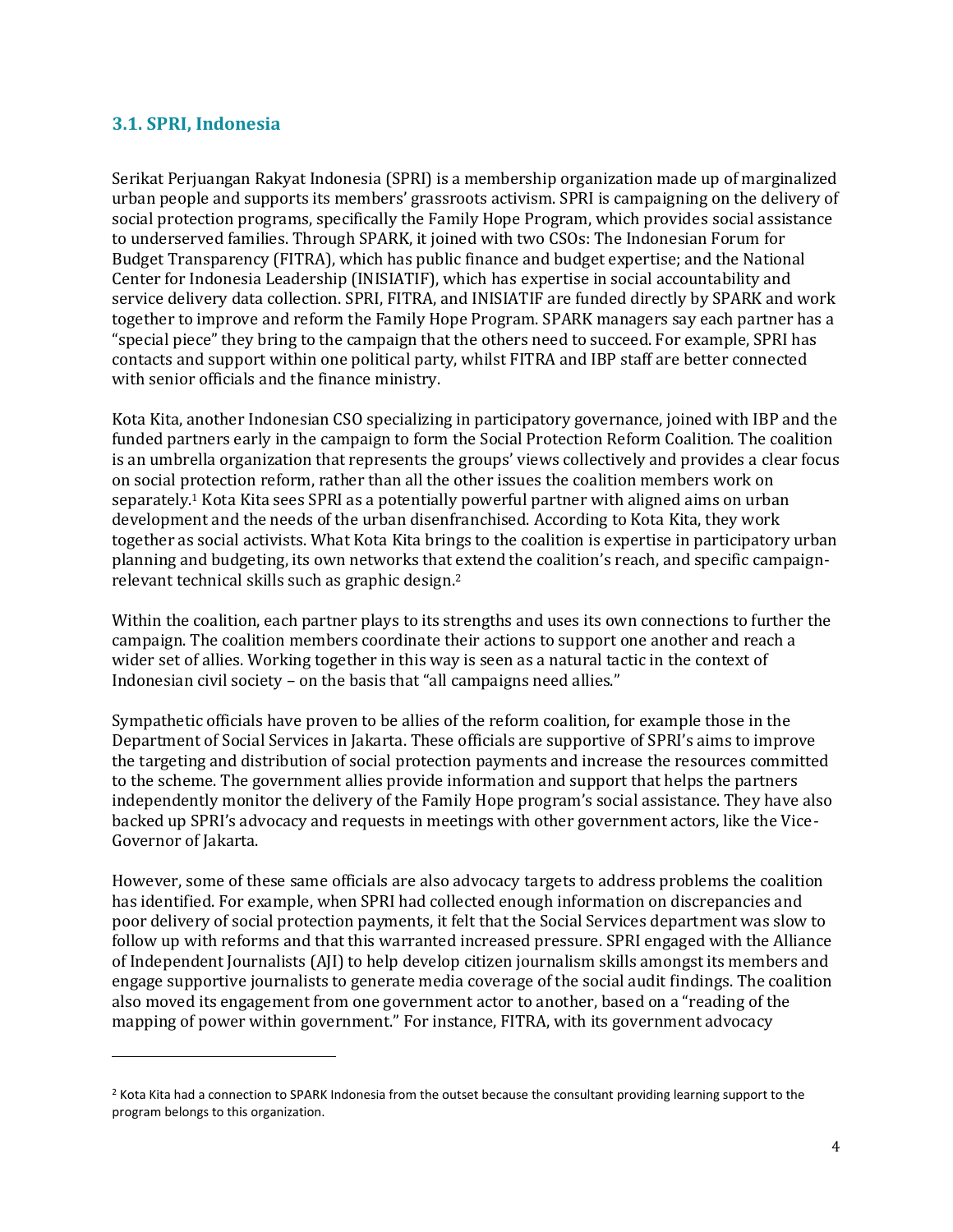expertise, suggested engaging with the Indonesian Anti-Corruption Commission (KPK), a powerful oversight actor with whom it has a good relationship. KPK has a specific unit for receiving complaints about social programs – which was established with the assistance of FITRA – and welcomed the well-organized data and evidence that SPRI provided. Bringing KPK into the campaign increased the pressure for reform when it began demanding answers from the responsible government departments and issuing instructions to deal with anomalies in the system. SPARK managers describe this as a tactical choice "to increase the tension and pressure" on the same department it had sought to engage. This action is assumed to have been important in the KPK's moves to [arrest the Minister for Social Affairs for corruption,](https://www.reuters.com/world/asia-pacific/ex-indonesian-minister-jailed-12-years-over-covid-19-graft-scandal-2021-08-23/) and the decision by the subsequent minster to replace the food allowance program with a direct cash transfer that was less susceptible to misappropriation.

#### **3.2. Asivikelane, South Africa**

Asivikelane (Let's Protect One Another, in Zulu) is a coalition in South Africa that mobilizes informal settlement residents in major cities to monitor failures in the delivery of fresh water, clean toilets, and waste removal. It was initiated at the start of the COVID-19 pandemic by IBP South Africa (IBPSA) with some of its existing partners, Planact, the South African SDI Alliance, and Afesiscorplan.

IBPSA and its partners see working in coalition as the obvious way to go about advocacy work, but the founding of Asivikelane also responded to a particular challenge. In early 2020, the COVID pandemic halted the coalition members' usual work on mobilizing settlement residents to get improvements in government services. The pandemic also placed residents with inadequate and communal sanitation facilities at high risk for contracting the virus. IBPSA and partners refocused their strategy to launch the Asivikelane campaign, which monitors informal settlement hygiene facilities by asking participating residents three questions on a regular basis, publishing the results monthly, and sharing them with relevant government actors. These activities are the central component of ongoing advocacy designed to improve services by addressing the budgetary and PFM obstacles. Before this pandemic-induced pivot, IBPSA's manager reports that it worked in "several partnerships rather than one coalition."

The Asivikelane coalition grew rapidly and other organizations sought to join, driven by the pressing needs of communities and the momentum generated by the initial members. Since the campaign's expansion across the country, new coalition members include Development Action Group (DAG), Social Justice Initiative, Social Justice Coalition, Luthando OVC Care Center, Abahlali baseMjondolo, and 1to1. Each partner contributes by expanding the monitoring of services to different informal settlements and groups of residents with whom they have connections. The coalition partners are a mix of NGOs, movements, and social enterprises with the common goal of improving the living conditions of urban underserved populations.

The informal settlement community members themselves are central in the campaign. These include community facilitators who lead Asivikelane activities in their settlements and ordinary residents who participate in the campaign. Community facilitators receive a small monthly stipend, while residents who participate in the survey are rewarded with a small amount of mobile phone data.

The coalition puts community members front and center in all its activities, including in meetings with government actors. Asivikelane acknowledges that its wide reach is the source of its legitimacy with the government and the reason the campaign solicits strong responses. While this helps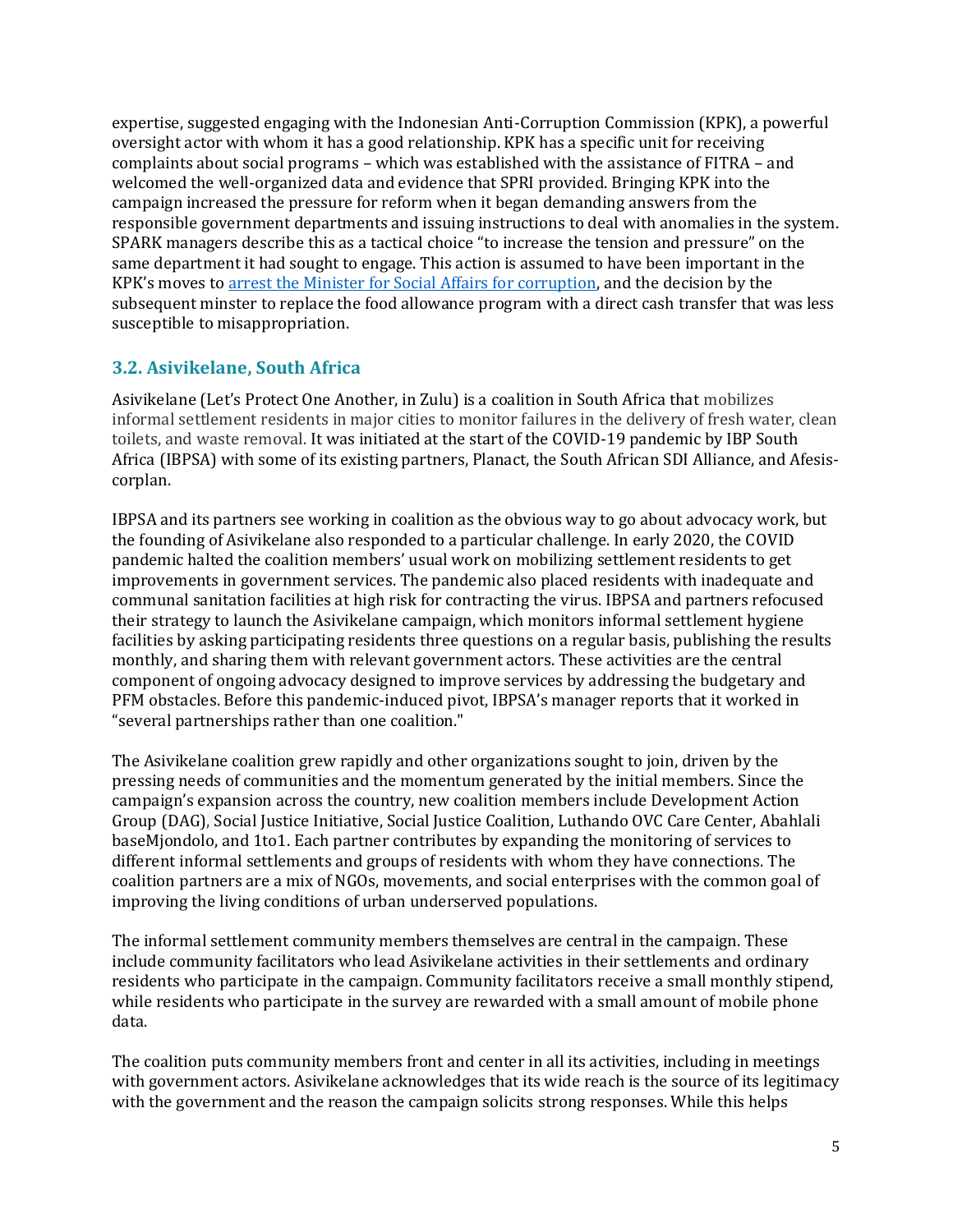Asivikelane gain access to government actors, so does IBPSA's longstanding relationships with key PFM actors at national and subnational levels.

IBPSA has no doubt that the organizations are driven to participate and persist by their own strategic vision, not by the funding. While IBPSA has formal funding agreements with each coalition member, the coalition itself is described by IBPSA as operating fairly informally. IBPSA meets monthly with each partner and periodically convenes all members to learning events but describes the relationship as "more hub and spokes than spider's web." Each core partner is focused on undertaking data gathering and advocacy in its Metro, with relatively few engagements that bring people together across the whole coalition. There are points in the campaign's calendar when all partners interact intensely around the monthly release of new data. As an experimental spinoff, the new Asivikelane Western Cape branch will be a formal partnership between IBPSA, its partner DAG, the provincial Treasury, and informal settlements in the province. It will be an experiment in cooperating with provincial government to combine bottom-up pressure from citizens for better services and top-down support from the provincial level.

At the national level, most coalition members engage with IBP rather than with each other. IBPSA is central in engaging national government actors – the Auditor General as an oversight actor, and technical actors with some political clout in the Department of Water and Sanitation, Department of Human Settlements, Treasury, and Presidency. At the subnational level, the partners lead engagement with government (Metro) officials through regular meetings. The subnational government actors with whom partners engage are technicians (middle managers in the Department of Water and Sanitation, Finance, and Treasury) and elected officials (for instance ward councilors, or the Speaker's office).

IBPSA attributes Asivikelane's achievements to two things: First, IBPSA and coalition partners' indepth PFM knowledge, which permits forensically precise diagnosis, strategizing, and targeting of advocacy efforts. And second, its relationships with technical actors – middle management in service delivery departments – who are more useful to the campaign's success than politicians are. The coalition regards government actors not as coalition members, but as allies and advocacy targets: "When there's alignment of interests, we go for it together. At other times, we're targeting them to change something. They appreciate that these flips in our relationship have to happen."

IBPSA acknowledges that the Auditor General is an important advocacy target because it has nationwide reach and is moving in a positive direction, but finds its movement too slow. Regarding other oversight institutions, IBPSA questions whether, after years of "hollowing-out" of central government institutions under the former government of Jacob Zuma, there are any institutions strong enough to deliver more accountable services and public participation. In this context, where national government has rapidly lost political backing and power compared to Metro governments, national government actors find that their relationship with the campaign and IBPSA can grant them useful access or leverage with Metro governments. Metro governments, motivated by the data releases, use these internally as levers to improve their own performance.

#### **3.3. SWOFON, Nigeria**

Small-scale Women Farmers Organization in Nigeria (SWOFON) – a membership association of smallholder women farmers in Nigeria – is working through SPARK to shift the dial on access to the kinds of agricultural and public finance support that their members need. SWOFON has many assets at its disposal – a large and committed membership, political connections, and a history of raising its voice. With our support, SWOFON has brought in others to complement these strengths and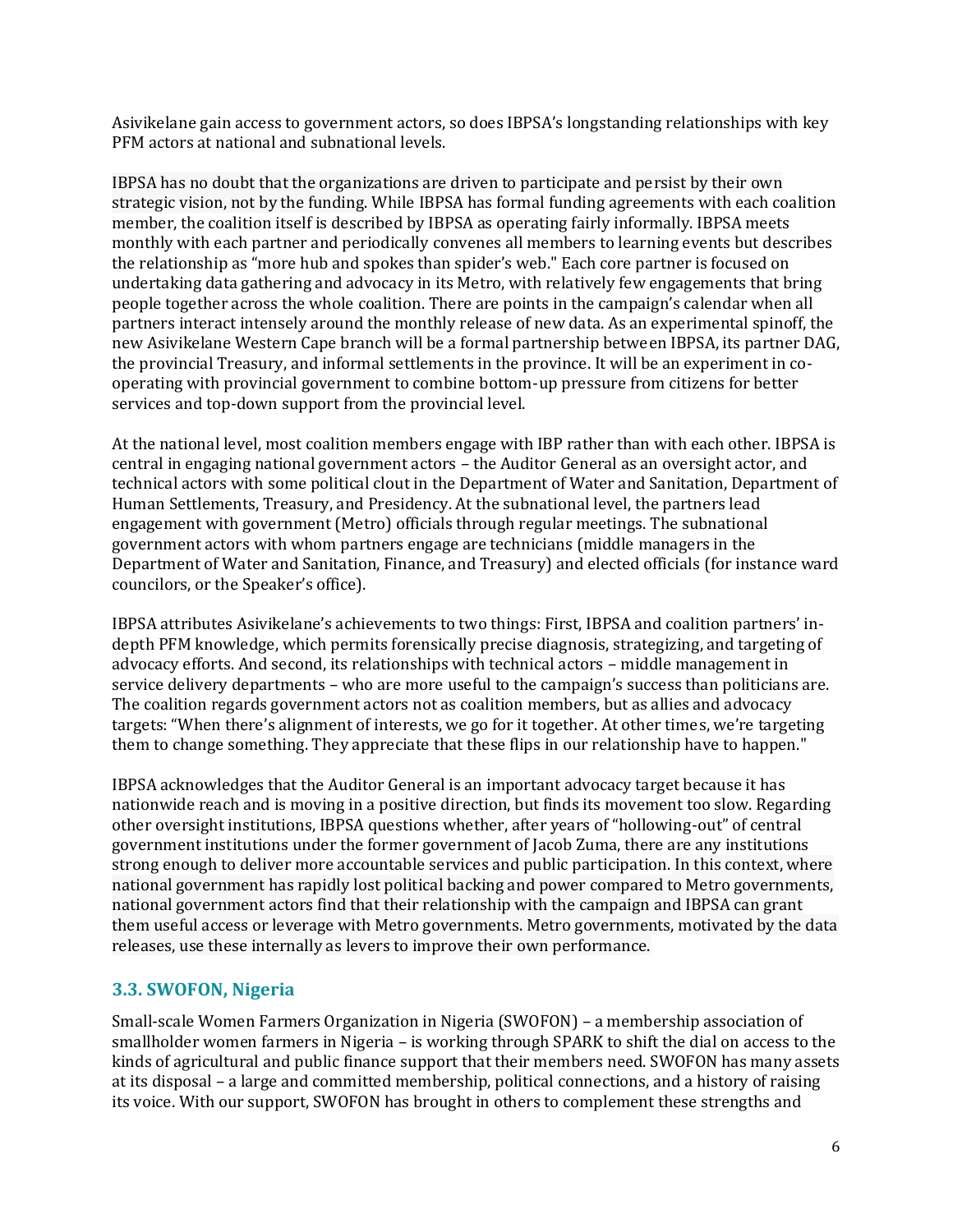organize several successful campaigns. At the core of the coalition, alongside SWOFON, are organizations that SPARK has brought in and supported financially to add technical expertise on public finance. These organizations, specifically the Center for Social Justice and BudgIT, worked to sharpen SWOFON's demands from government and identify potential points of leverage in the PFM system. Together with IBP, these organizations undertake the diagnostics that help SWOFON define the right targets for advocacy and bolster the evidence for how policies impact smallholder women farmers. From this starting point and core set of partners, SWOFON's approach to finding and working with allies has been tactical and ad hoc, "testing out" potentially helpful allies as the campaign progressed. The coalition they have formed around the campaign is united around mutual interests and a desire to be part of successful advocacy for women farmers and fueled by the momentum they have found in working together.

SWOFON's campaigns have blended back-room negotiation and advocacy; public statements and press coverage; and mass mobilizations. During rallies, SWOFON has engaged beyond its core campaign partners to gain the support of other farmers' organizations, such as the All Farmers Association of Nigeria. By drawing in other actors to lend their voices and back up their demands, SWOFON increased the number of people calling for change during public advocacy moments. To raise the public profile of its campaign and create external pressure for reform, SWOFON also developed an effective partnership with the International Center for Investigative Reporting (ICIR) in Nigeria. This partnership first developed as a tactical response to restrictions on freedom of movement during the COVID-19 pandemic, in which journalists were amongst the few able to travel freely**.** The collaboration with ICIR proved pivotal to SWOFON's efforts to highlight the plight of women farmers during the pandemic. The journalists valued the access SWOFON gave them to hard-to-reach, human interest stories. Once armed with the stories of women farmers, and feeling moved to share these, the journalists quickly became allies and vocal advocates for SWOFON's cause. Their coverage "humanized" the campaign, and increased pressure on governance – "heating the cord" – by raising public awareness around the obstacles women farmers were facing. One wellpositioned journalist managed to secure and follow up on several commitments from one state governor.

With SPARK support and introductions, SWOFON also engaged with a wider coalition of civil society organizations advocating around national budget issues. Joining with this broader coalition was part of SWOFON's specific and successful attempts to protect the budgets allocated to the agricultural sector during the COVID-19 pandemic.

SWOFON also developed and deepened relationships with specific government officials. It focused on politicians and officials in the Ministry of Agriculture, which subsequently invited SWOFON to participate on its Budget Working Group. Recognizing the need to work across many levers, SWOFON also built a trusted relationship and had private and public engagements with the Senate Committee on Agriculture, a parliamentary oversight body. The relationship proved instrumental when SWOFON campaigned to protect the agriculture budget from proposed cuts. It worked with the Senate Committee on Agriculture to challenge the plans of the Executive and stop the budget cuts.

#### **3.4. FSAPH, Senegal**

The Senegalese Federation of Associations of People with Disabilities (FSAPH) focused its first SPARK campaign on urging the government to re-start the production of Equal Opportunity Cards (EOCs) – a benefit for people with disabilities that offers them cheaper or free access to services and healthcare. Although mandated more than 10 years ago, the production and distribution of the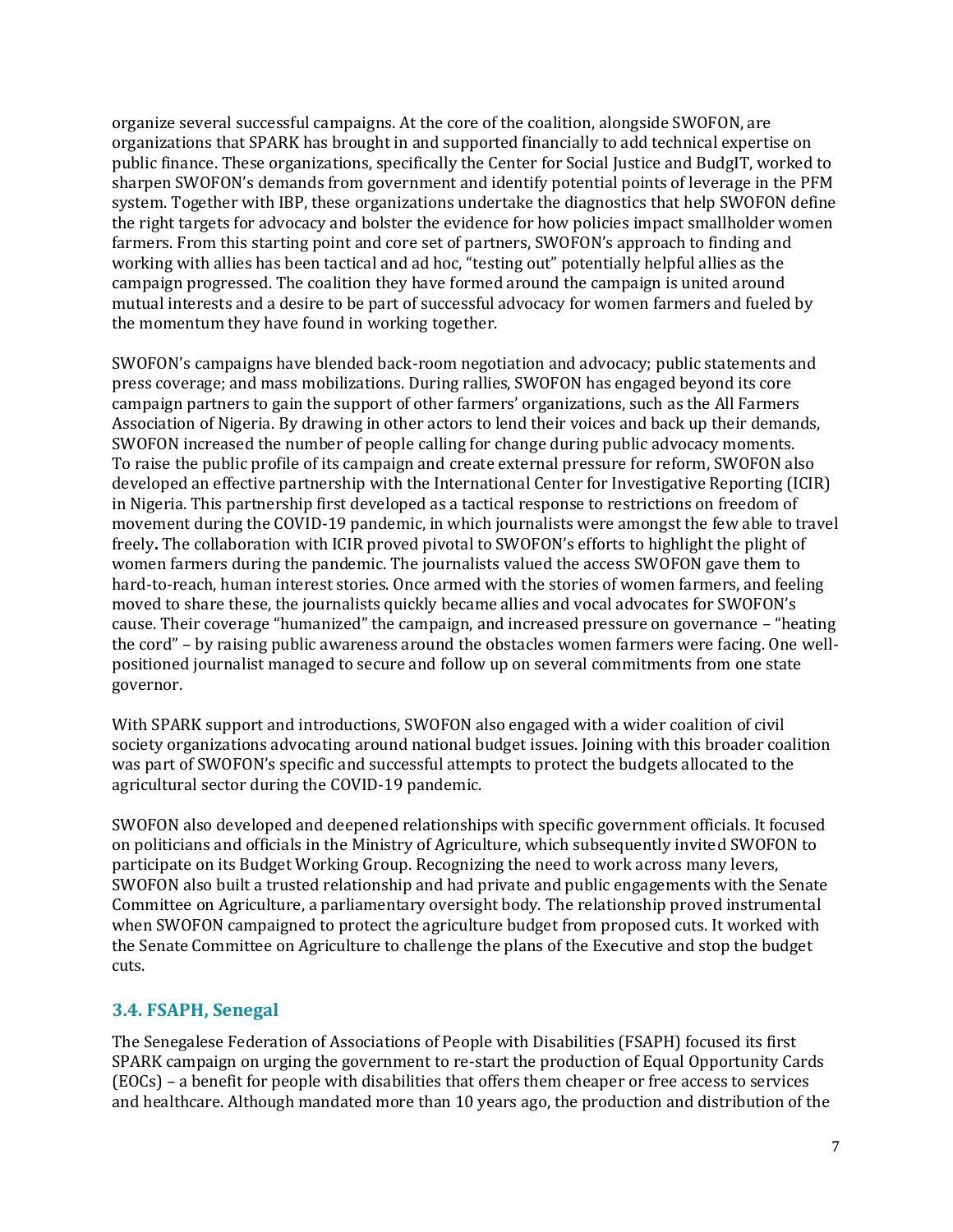cards had stopped. FSAPH has long campaigned for better policies for people with disabilities in Senegal and has been influential in winning policy commitments. However, getting those commitments to translate into action – like getting more EOCs in the hands of those who need them – is an ongoing struggle. We found that other CSOs with a better understanding of fiscal governance and the inner workings of government could help FSAPH gain more influence and target the levers of power that could address these implementation problems. The reform coalition grew organically as relationships developed and support grew from government, the media, and other allies.

ONG-3D, which specializes in budget analysis and advocacy, assisted FSAPH to understand the bottlenecks in the EOC system – for example that otherwise-willing bureaucrats were hamstrung because they lacked a budget to provide assistance. Another partner, the Observatory for Monitoring Economic Development Indicators in Africa (OSIDEA), was approached due to its expertise in government advocacy and aligned interests in monitoring service delivery. OSIDEA used its existing resources to become an important part of the campaign, motivated mainly by shared values. OSIDEA is led by a former MP, which helped open doors for FSAPH. For example, OSIDEA used its connections to arrange a private dinner between disability advocates and members of the National Assembly oversight committee on health. Our team saw this as an innovative approach, because Senegalese NGOs had not typically targeted the oversight committee on health, and it proved to be an instrumental move. Members of the committee became FSAPH allies, successfully putting pressure on the government to allocate additional funds and on the Ministry of Health and Social Action to resume production of EOCs through parliamentary procedure. Other allies within government also emerged through careful relationship-building with politicians and officials as FSAPH's campaigns developed.

FSAPH also forged relationships with sympathetic journalists to reach a broader audience. When the COVID-19 pandemic struck, the coalition worked with journalists to highlight the pandemic's impact on people with disabilities and the exclusions they faced to ensure they were not forgotten in a crowded government agenda.

## **4. Lessons on engaging coalitions and ecosystems for fiscal governance change**

#### **Lesson 1: Grassroots groups can lead effective budget coalitions with support and backing**

• *Successful SPARK advocacy outcomes have situated grassroots community actors at the forefront of coalitions pursuing goals on specific service delivery and public subsidy issues. As the campaign moves into policy and budget processes to tackle the root causes, the centrality of grassroots organizations remains crucial for two reasons: First, it helps deliver on PFM and service delivery objectives; and second, it supports the aim of building lasting grassroots collective agency.* 

Grassroots actors — and specific public services, goods, or transfers that a marginalized group has entitlements or rights — are the nucleus around which SPARK coalitions are built. SPARK teams begin by establishing funded partnerships with grassroots groups and budget partners. Allies in positions of relative power within bureaucracies, political parties, government, or media also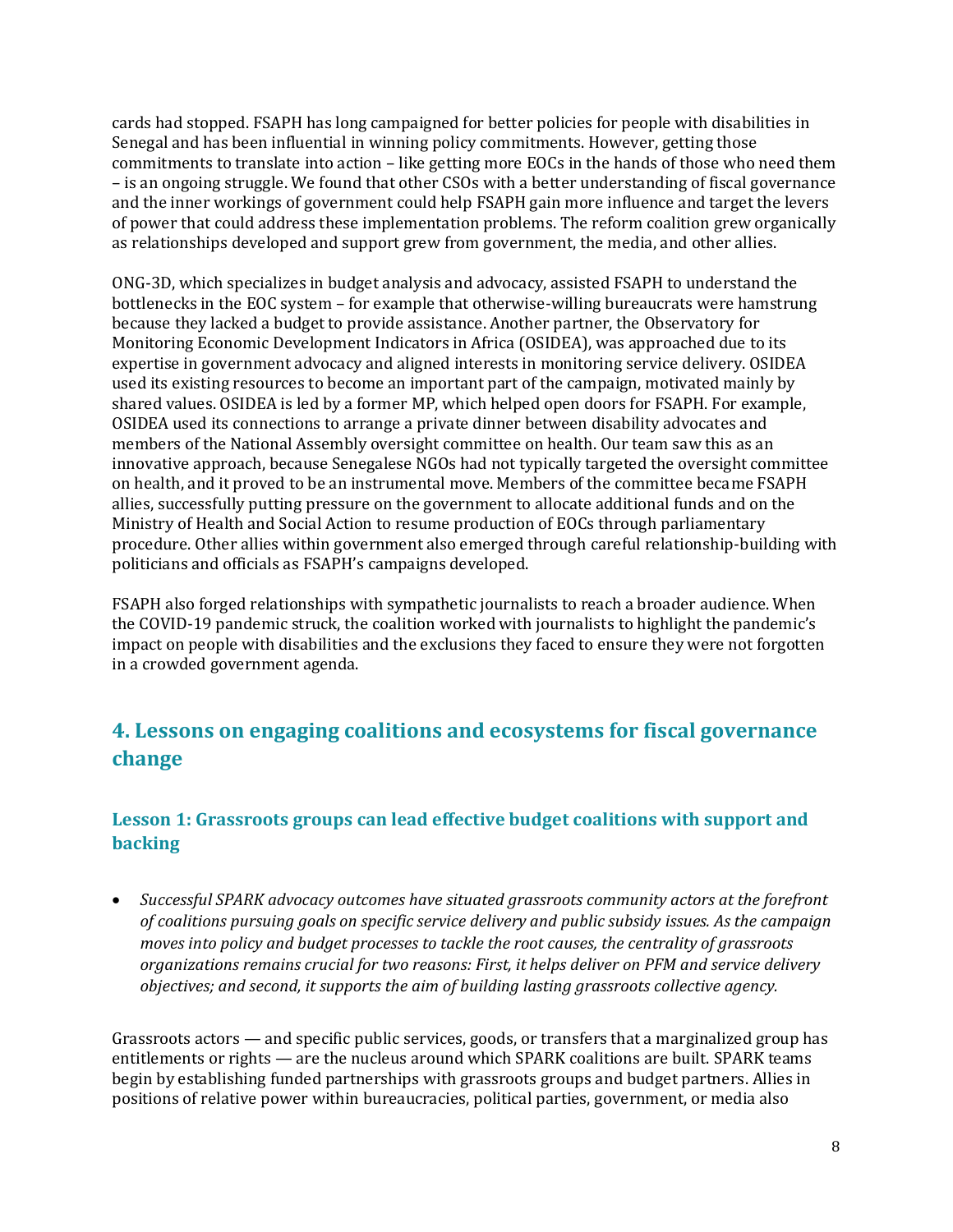contribute through their networks and connections, while IBP adds to this social and political capital. In the words of one country manager, "relationships open doors that arguments cannot." Potential new partners and allies need to support the centrality of grassroots partners and be politically connected without being a political risk to the campaign.

In SPARK coalitions, grassroots groups retain a crucial front-facing role. They bring the numbers and have the lived experience to illustrate how public finance decisions translate into what is delivered for real people on the ground. In other words, grassroots groups "own" the issue and country teams have ensured the coalition-building retains focus on this ownership.

SPARK coalitions grow organically and interact with a specific set of actors, in line with their focus on a single issue and its root causes. When building a coalition, the SPARK approach first assesses each partner's strengths, weaknesses, expertise, connections, and structure. From there, it decides which allies are needed to fill in the gaps.

Coalition members with longstanding access to decision-making and PFM spaces have been vital to the campaigns. However, SPARK has not positioned these members as spokespeople with government, but as enablers for marginalized people to have a voice. Achieving this structure involved careful relationship-building between grassroots groups and others over the first year or more of the program. It is crucial to establish trust between the grassroots groups and outside actors—to reassure the grassroots actors that others will not make decisions on their behalf or seek to advance their own agenda. Although the budget groups were longstanding IBP partners in all cases, they were not used to aligning themselves around a grassroots group as the central actor, and in some cases required almost as much negotiation and brokerage to take up a suitable role in a SPARK-type coalition as if they had never worked with IBP.

In this process, budget specialist organizations like ONG3D in Senegal and the African Centre for Leadership, Strategy and Development (Center LSD) in Nigeria have learnt that grassroots organizations have valuable knowledge and experience to contribute to discussions about service delivery. Finding national and technical organizations that value this and the opportunities SPARK provides is a vital part of continued efforts to build effective coalitions. This approach is different from capacity-building of grassroots organizations by partners engaged for their technical expertise. Coalition members with different resources, assets, and skills to the grassroots groups often act together with them in public ways instead of simply transferring skills. The diverse coalition members use their combined social and political capital in joint action.

 Over time, the focus of a SPARK campaign shifts from the service delivery problem itself – the "symptom" – to its root causes within the PFM system. As advocacy increasingly focuses on these root causes, the campaign calls for greater technical (budgetary) knowledge and more confident interaction with professionals and experts. However, in the SPARK coalitions profiled here, representatives of grassroots groups remained front and center even as the campaigns became technically complex and the advocacy targets changed. This advances SPARK's objective of strengthening collective agency and deepens the campaign's legitimacy in the eyes of key decisionmakers, both of which raise the chances of governments becoming more responsive.

As campaigns developed new needs, tactical and instrumental choices to find and bring on board particular allies happened organically and incrementally. In Nigeria, the country team realized that grassroots partner Community Empowerment Network (COMEN) required a budget partner that was well connected to the politics, PFM systems, and decision-making of Anambra state, rather than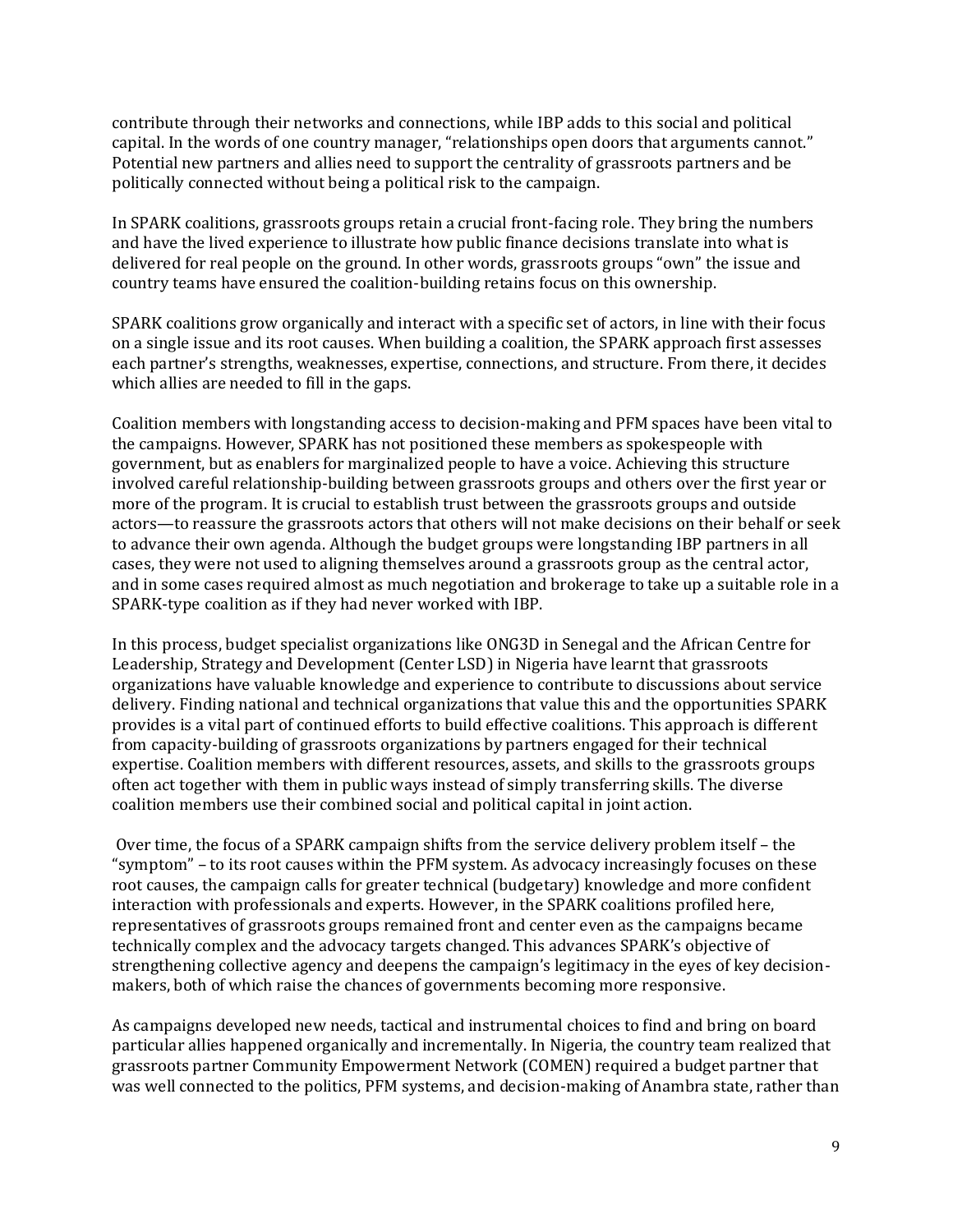technical support from the Abuja-based Center LSD. They subsequently incorporated a new organization, Civil Rights Concern, which had those skills and connections.

The Senegal country team found that OSIDEA proved to be more useful and closely aligned with UrbaSen's agenda when it came to local campaigning and more granular service delivery problems. On the other hand, budget partner ONG3D provided more suitable support for grassroots partner Urbasen on national budget allocation. At times, the incorporation of new actors is a way to test out allies and potential coalition members, which then leads to longer-term collaboration. In Indonesia, the inclusion of the urban governance CSO Kota Kita in the SPRI reform coalition started with support for one activity and grew into a deeper partnership.

Some coalition members open doors and help frame advocacy based on their close relationships with insiders in PFM systems. Others, such as media partners or wider coalitions of marginalized people, add more voices or public pressure. The grassroots group's voice and presence in the campaign is paramount and ensures that campaigns address their needs.

In some cases, tactical choices have been made to give SPARK coalitions or campaigns their own name that a number of partners can get behind, and to help them speak with one voice in their advocacy – but these too put grassroot actors in the lead. In Ogun State in Nigeria, for example, activists supported by SPARK in monitoring maternal health services decided it would be more powerful to have a collective "banner name to hold on to" in their advocacy. They labelled this 'Ogun Women for Maternal Health' – with the name emphasizing that women were monitoring the services that they were entitled to from the state.

Working in coalitions takes time. Building and servicing coalition relationships and ways of working is painstaking work and a key aspect of SPARK's strategic accompaniment of grassroots groups. A great deal of work has taken place behind the scenes, including by IBP and SPARK country teams, to "stitch together" coalitions and help organizations work collaboratively. This has involved overcoming suspicion and initial mistrust in some cases. It has also involved IBP staff using their own relationships, brokering others, and using informal contacts to sound out potential allies, identify openings, and work out where doors are firmly closed. In fact, IBP country teams play a pivotal role in maintaining informal ways of working because they take on a great deal of relationship management. The level of effort, skill, and political know-how on the part of country teams is a key point to retain in the next iteration of SPARK.

#### **Lesson 2: Coalitions do not have to be formalized to be effective; unity can be sustained through aligned interests**

• *The SPARK approach to coalitions is described by country managers as largely informal, which is seen as an asset, in that it avoids effort-intensive processes and procedures that characterize formalized coalitions. Informal ways of working suit the fluid, opportunistic way in which coalition members need to operate and relate to each other. Even though some coalition actors are funded by IBP, country staff see coalition members' shared interest, reciprocal benefits, and mutual accountabilities as more important than the money in bringing and*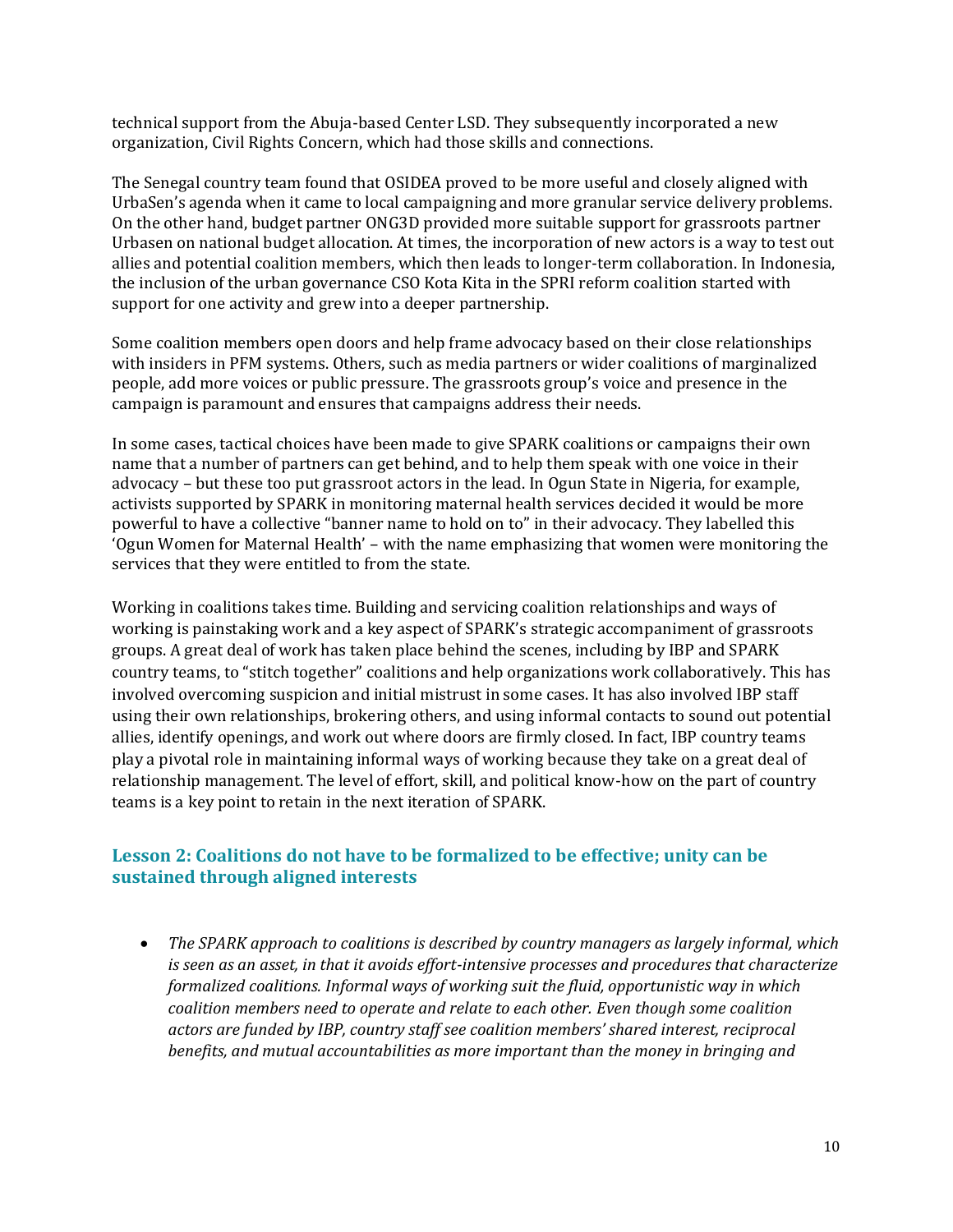*holding coalitions together. Importantly, avoiding formalization is expected to help SPARK coalitions remain sustainable after program funding ends.* 

SPARK country managers have consciously avoided formalizing the ways in which coalitions work because they or their partners have had negative experiences of formal coalitions. The drawbacks include the time it takes to negotiate and maintain precise roles, procedures, and sharing of resources and credit; and problems associated with sustaining formal coalitions when donor funding runs out. Rather than focusing on these kinds of coalition agreements and structures, each SPARK campaign has a core of ongoing partners – largely but not solely funded by SPARK – that brings on board other actors in peripheral roles thanks to their position in the accountability ecosystem, connections, or technical insights. These core partners draw on their personal and institutional relationships across civil society and government to gain informal access to government allies or others in positions of power.

For country managers, the formal/informal distinction is about how coalition partners interact with each other, no matter the funding dimension of their relationship. The coalition relationships and alliances include a mix of strategic (including the core funded partners and in a few cases other core non-funded partners) and tactical (actors they engage at specific times and for particular purposes). The tactical alliances tend to be more episodic than continuous, although not necessarily short-term: episodic engagements may turn out to be repeated over extended periods of time as SPARK continues to unfold.

The informal nature of the relationship between IBP and core coalition partners means that partners act autonomously, each with relationships and funding sources outside of SPARK. They do not behave as grantees under IBP's guidance, providing detailed workplans and frequent activity reports. Coalition partners and IBP relate to each other horizontally, each as an active coalition member playing its own role. For instance, IBP staff conduct budget analysis when necessary and a budget partner actively facilitates advocacy by opening doors to contacts in government.

What is the 'glue' that holds SPARK coalitions together? All recognize the strategic benefits of working collectively where their objectives overlap, and some coalition members have assets others need (knowledge, relationships, access) for building their own collective agency or carrying out their other activities outside the issue-specific SPARK coalition. Country managers say that funding from SPARK has been used strategically to support specific inputs, rather than serving as the main incentive to work together. Although SPARK has ongoing granting relationships with grassroots, budget, and technical partners, and has funded some of the activities of other coalition members on occasion, country managers stress that core members of reform coalitions are working with SPARK because their incentives align, not because they depend on the grant funding. Some peripheral coalition members are attracted by wanting to be part of the high-profile and successful campaigns that SPARK has initiated. Other partners simply "feel moved to be part of a success story" – in the words of one country manager – as a result of the momentum SPARK has generated.

In some coalitions featuring well-organized and vocal grassroots community members, mutual accountabilities are a further aspect of 'glue.' Community members hold their leadership and other coalition members to account and are accountable to them for mobilizing or data-gathering activities at the grassroots.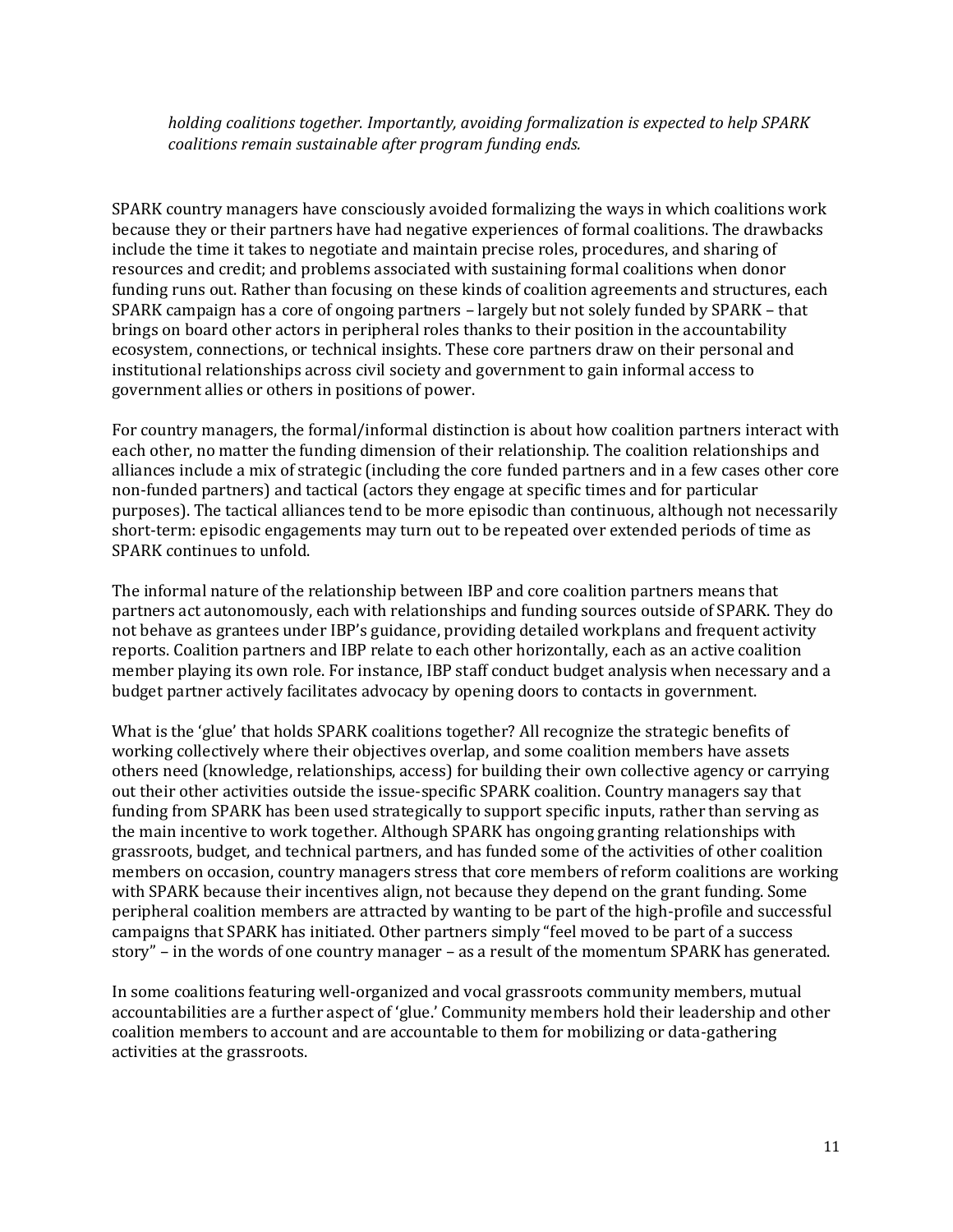The alignment of interests looks different for different coalition members and allies:

- Nationally focused, (often) capital-city-based NGOs are motivated to work in SPARK coalitions because they give them a direct link to lived experience, grassroots knowledge, and credibility that they are sometimes criticized for lacking. For example, ONG3D in Senegal now has direct relationships with representatives of informal settlements, which bolsters its own legitimacy. Working with SPARK gave ONG3D evidence on the 'applicability' and real-life consequences of its quantitative budget analysis.
- Some NGOs and CSOs such as OSIDEA in Senegal or some local CSOs involved in Justice, Development, and Peace Commission (JDPC) activity in Nigeria – have other funding sources for work that is helpful to SPARK campaigns. In these cases, SPARK gives them an opportunity to undertake their activities as part of a wider campaign that might gain more traction, and in alliance with marginalized groups.
- Government insiders sometimes see political opportunities to gain popular support, for example the Vice-Governor of Jakarta in engagements with SPRI, or ministry officials in the case of the Peasant Farmers Association of Ghana's campaigns.
- Bureaucrats and officials, especially at a local level, sometimes see allying with SPARK actors as furthering their careers through greater technical knowledge, for example countylevel sanitation technicians that the Center for Enhancing Democracy and Good Governance engages with in Kenya.
- For journalists, working with SPARK has benefits in giving them access to material and prominent stories, and allowing them to pursue high-quality public interest journalism. The example of this that stands out is the SWOFON campaign in Nigeria.

This shows that in SPARK contexts there is energy and interest among different groups that can be 'crowded in' in support of campaigns for marginalized people and for fiscal governance solutions. Strategic use of funding has backed up this latent potential, with non-grant funding used to cover or mitigate some of the expenses arising from coalition work.

As campaigns are dynamic, evolving as incremental successes are achieved or the institutional, political, or social context changes, it cannot be assumed that what works as 'glue' at one point in time will endure throughout. Some coalition members may be more interested in resolving the short-term tangible demands and others more invested in the longer-term systemic changes needed, which may lead to some fluctuation in the prominence of different coalition members or in coalition membership itself. Country managers have seen that the incentives to join a coalition may be different from reasons for staying in a coalition, and that members may leave once their priority interest has been met or because it is not met fast enough. The principle of keeping the grassroots group front and center and gradually developing their mastery of the PFM problems underlying their service delivery problem, discussed in Lesson 1 above, is a way of mitigating this.

It is hard to determine exactly how big a role funding plays in bringing and holding coalitions together relative to other factors, since all key SPARK coalitions have so far always included several SPARK-funded actors. But in support of their conviction that funding is not the most important 'glue', country managers point to several non-SPARK-funded activities that members carry out for the benefit of the coalition or campaign, as well as cases of SPARK-funded partners extending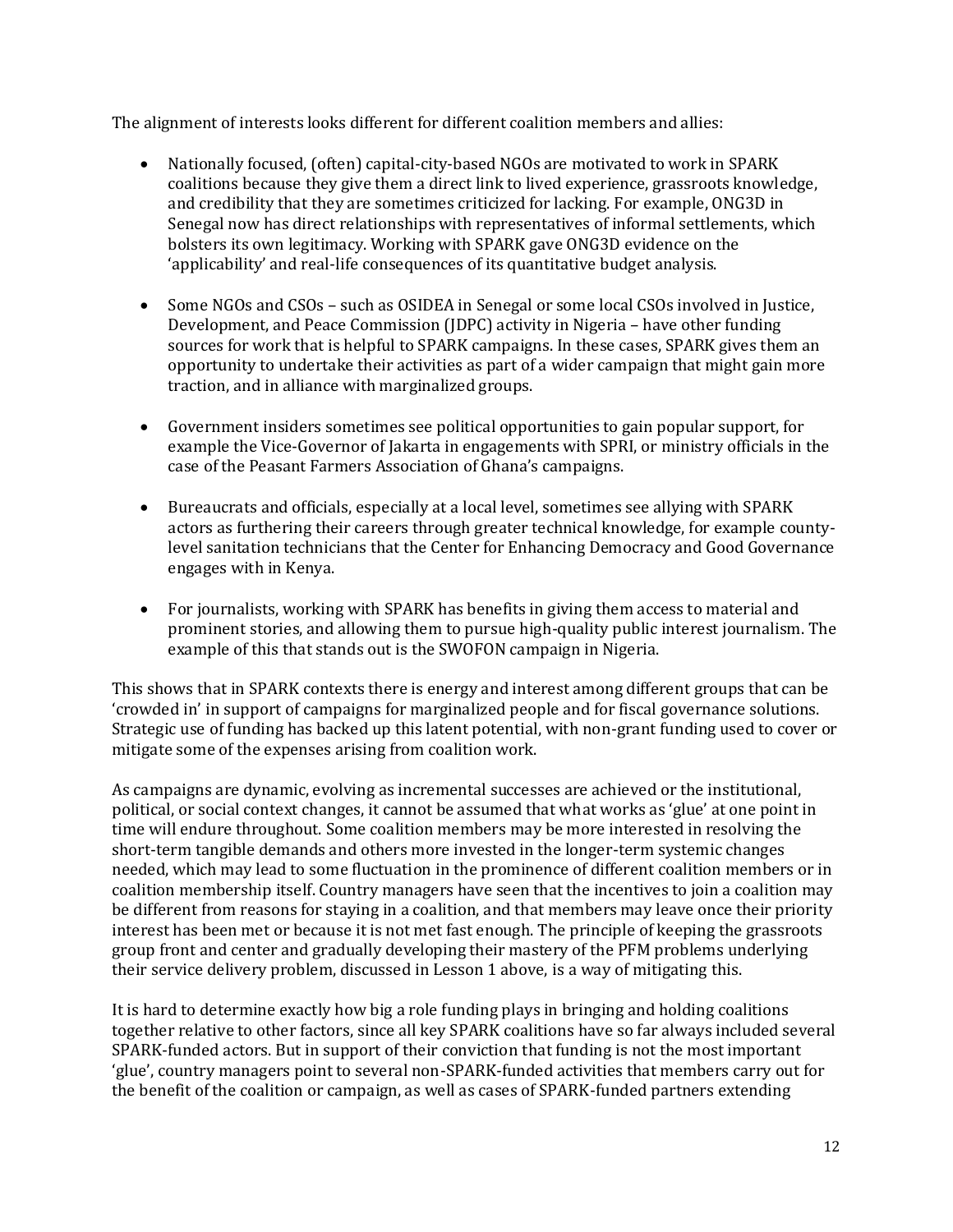SPARK approaches – without SPARK funding – to other geographic areas beyond the scope of their SPARK support.

#### **Lesson 3: Through careful and strategic relationship management, coalitions can engage and leverage accountability ecosystem actors and their oversight powers**

• Sensitive yet strategically vital relationships with official actors within the ecosystem – including *legislative, executive, and oversight bodies – need to be actively managed, particularly when campaign strategy calls for exposing actors who count as allies.* 

SPARK coalitions coalesce around the grassroots group and spread across the accountability ecosystem. The accountability space is constantly in flux and requires continuous analysis as power dynamics shift and events such as elections and pandemics generate opportunities and changed incentives.

While SPARK managers generally do not count government insiders as coalition members, campaigns have engaged various government entities based on where they feel they have aligned interests. They are a mix of oversight actors (including those institutions of the state traditionally called horizontal accountability actors – auditors general, anti-corruption commissions, parliamentary committees), policy implementors, and budget executors (sector ministries, ministries of finance, county, or municipal governments). Coalitions choose their targets in the accountability ecosystem strategically based on the strengths, weaknesses, and opportunities of each country's governance and oversight institutions. In identifying oversight allies, the coalition for people with disabilities in Senegal, for example, deepened its relationship with the National Assembly, which they found to be more transparent than the Supreme Audit Office.

Sometimes coalitions have had to shift between collaborating and applying pressure to the actors and institutions from which they are seeking reforms. And sometimes these shifts have activated internal accountabilities. For instance, in Ghana, the communities represented by SPARK partner Wassa Association of Communities Affected by Mining started out directing their frustration at the Mineral Development Fund (MDF) until they discovered the fund was just as frustrated itself with other parts of government. The MDF subsequently became an important ally in efforts to get other parts of government to improve the timeliness of disbursements of funds to mining communities.

Legislative, executive, or oversight government actors are engaged in different capacities:

- As 'targets' those in a position to make the changes the coalition seeks,
- As allies who can provide some small but significant assistance to the campaign, and
- As part of a reform coalition or ecosystem that can help nudge other advocacy targets.

SPARK coalitions use relationships within the accountability ecosystem to apply pressure on multiple points. This takes place through intentionally lobbying, providing information to officials, and activating internal accountabilities with political leaders. For instance, in Senegal, Urbasen's lobbying resulted in a significant shift when previously dismissive bureaucrats in the Ministry of Finance were instructed to engage with informal settlement residents and lend political support.

In some cases, SPARK learns about the inner workings of an ecosystem through unintended consequences. IBP South Africa, for example, learned that senior Metro managers use Asivikelane's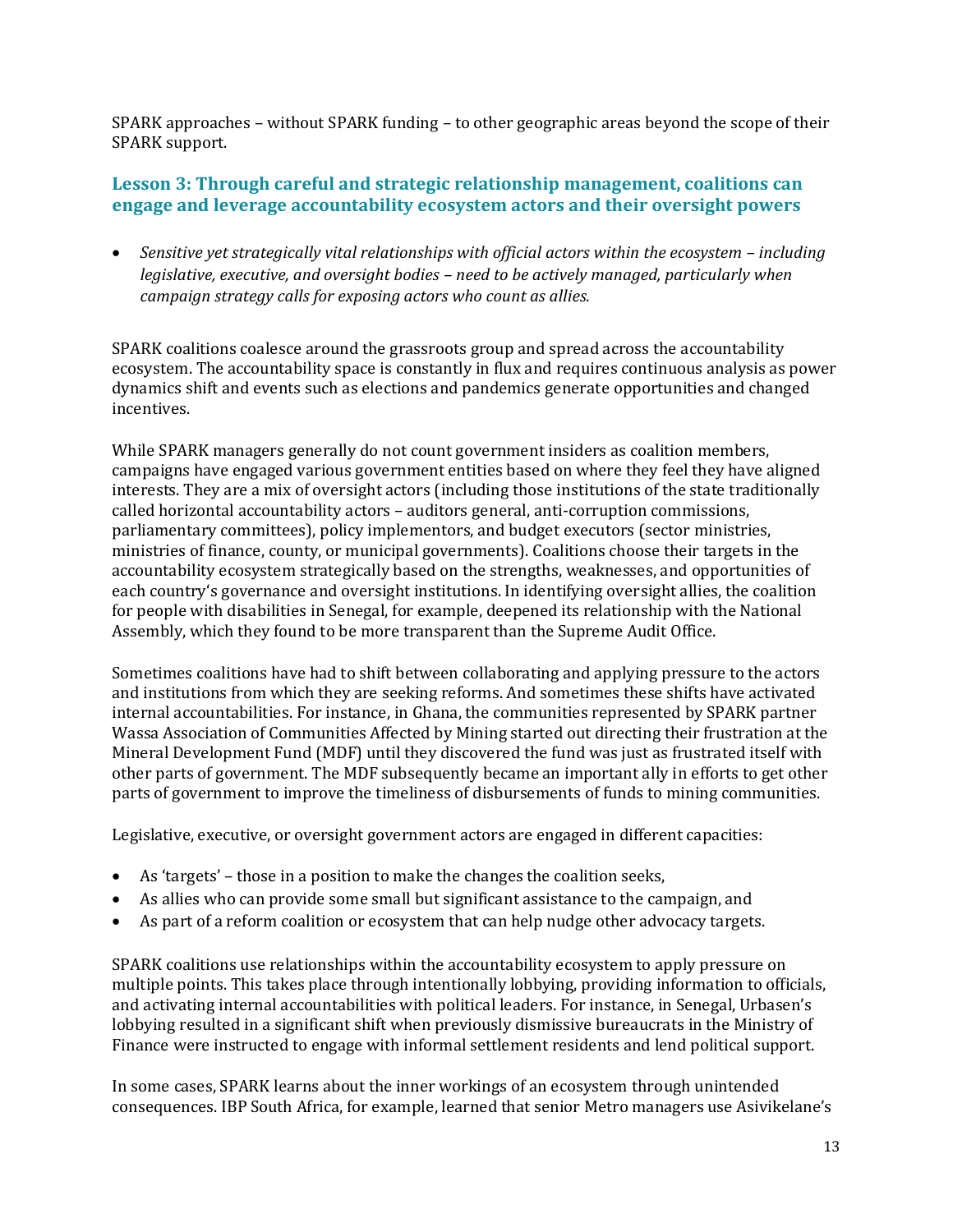data to hold more junior officials to account. In Senegal, the UrbaSen coalition originally targeted mayors, assuming they could deliver the services. The coalition shifted to using the spaces provided by elected municipal authorities after concluding that mayors were not as informed about entitlements as the coalition was. The coalition proceeded to demand information from central government bodies but did so with the mayors as allies.

The engagement of one ecosystem actor to activate another can be risky. This is true when such engagement leads to individuals or agencies being publicly embarrassed or exposed as corrupt, inefficient, or negligent. There are several examples of this in action, including SPRI's decision to take its audit findings to the Anti-Corruption Commission when its key ally – the Department of Social Affairs – was slow to respond. Another example is Asivikelane's monthly releases, which can embarrass specific Metros and possibly damage relationships with key actors whose good will is critical to the campaign.

In these cases, the coalition provides cover in the sense that it is a collective rather than an individual actor taking the risk. The coalition member who is least at risk or enjoys most social capital with the government actor in question can "stick their neck out" on behalf of the others. To move the campaign forward without damaging relationships with key ecosystem actors along the way, SPARK advocates need to be able to exert pressure without causing confrontation. They need to be able to balance targeting and allying with these official actors, which requires skilful navigation.

To keep key relationships viable, SPARK actors have found it helpful to give the "heads-up" to the official actor who is about to be embarrassed or exposed by an advocacy action. This requires intimate knowledge of political-cultural context and careful monitoring of relationships and dynamics to recognize when and how to give the "heads-up." Not all members of a reform coalition possess the right attributes or enjoy the right positioning to navigate these switches with care. Those who do, need to be able to devote considerable attention to the matter.

#### **Lesson 4: Media actors enrich coalitions by contributing to oversight and pressure for change**

• *The media has played a wide range of roles in SPARK coalitions, attuned to dealing with the coalition's needs and the resolution of the service delivery obstacles and underlying PFM problems. Fine-grained analysis of exactly how media actors can be most useful at certain points of the campaign or in certain contexts can maximize value to the coalition.* 

At the outset of SPARK, there was a sense that the media could perform important non-official, public-facing oversight roles. With hindsight, we can see that traditional and online media actors have contributed to oversight both by drawing public and government attention to the problem and keeping it there by actively monitoring the problem or its resolution themselves, as critical watchdogs. These contributions have been made through a range of specific competences that traditional and social media have brought to SPARK coalitions, involving activities as diverse as straightforward reporting, data gathering and processing, and training SPARK grassroots actors:

(i) Capacity development: Media actors have shared specific journalism skills with other coalition members that make their advocacy sharper, more visible and hard-hitting, and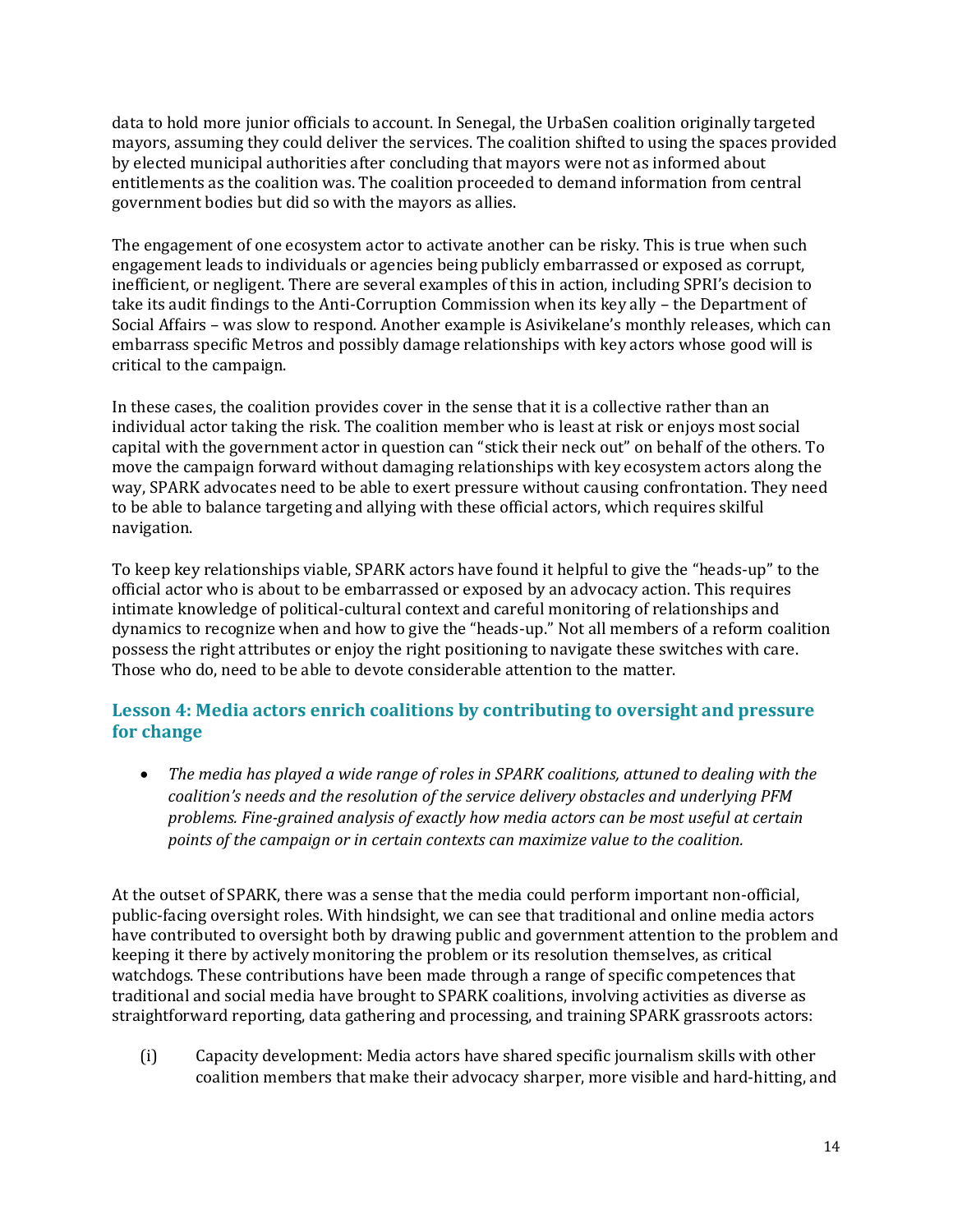more likely to get into the media. Here, their engagement consists of direct support to other coalition members.

- (ii) Bearing public witness: Traditional and social media journalists have amplified and disseminated social audit findings or service monitoring data produced by SPARK actors. They have also made the general population more aware of core issues, which makes the responsible government actors unable to credibly claim they are unaware of the scale or intensity of the problem. This, in turn, increases public and political pressure to address the problem. In contexts where media coverage is costly, SPARK country teams value the free coverage of social media. Here, media actors' engagement is directly with coalition members but also with the public from a position of alignment with the coalition, and indirectly with government advocacy targets.
- (iii) Behavioral influencers: the media has helped SPARK coalitions build and keep positive relationships with government by helping transmit public health messages promoted by the coalition (particularly during COVID) and educating the public on how to use services to keep them functional. Here, the media's engagement is with the public on behalf of the coalition.
- (iv) Watchdog: Involvement in or with SPARK coalitions has allowed journalists to deepen their own investigative work, through access to SPARK grassroots actors and situations. They become additional monitors or watchdogs alongside SPARK partners, holding up another critical mirror to government on the SPARK entry point issue. Here the media actors' engagement is directly with government advocacy targets – sometimes through media channels, but also through participation in seminars and conferences alongside SPARK partners' parallel efforts.
- (v) Mobilizer: Media engagement in some SPARK campaigns has raised the awareness of affected parties about the core service delivery or public subsidy issue, its root causes, or their entitlements to it. This helps mobilize those affected by broadening the active constituency around the issue and reinforcing the collective agency that SPARK is seeking to build. Here the media actors' engagement is with SPARK coalition partners and their actual or potential constituencies at the grassroots.
- (vi) Eyes and ears: In one case (SWOFON) the media proved a strategic ally at the critical moment when pandemic-related restrictions on movement were imposed. Journalists were permitted to travel around the country while others were not. Using the access to small-scale farmers afforded by SWOFON, journalists gathered data on the pandemic's effects on women small-scale farmers and the gaps in COVID relief efforts, thus filling in blind spots for both the SWOFON coalition and the government. Here the journalists' engagement was directly with coalition members and the membership of the grassroots group, as well as indirectly with government and the broad public.

While it is notoriously difficult to evaluate how far media influence on public opinion or government positions contributed to specific changes in policy or practice, SPARK country teams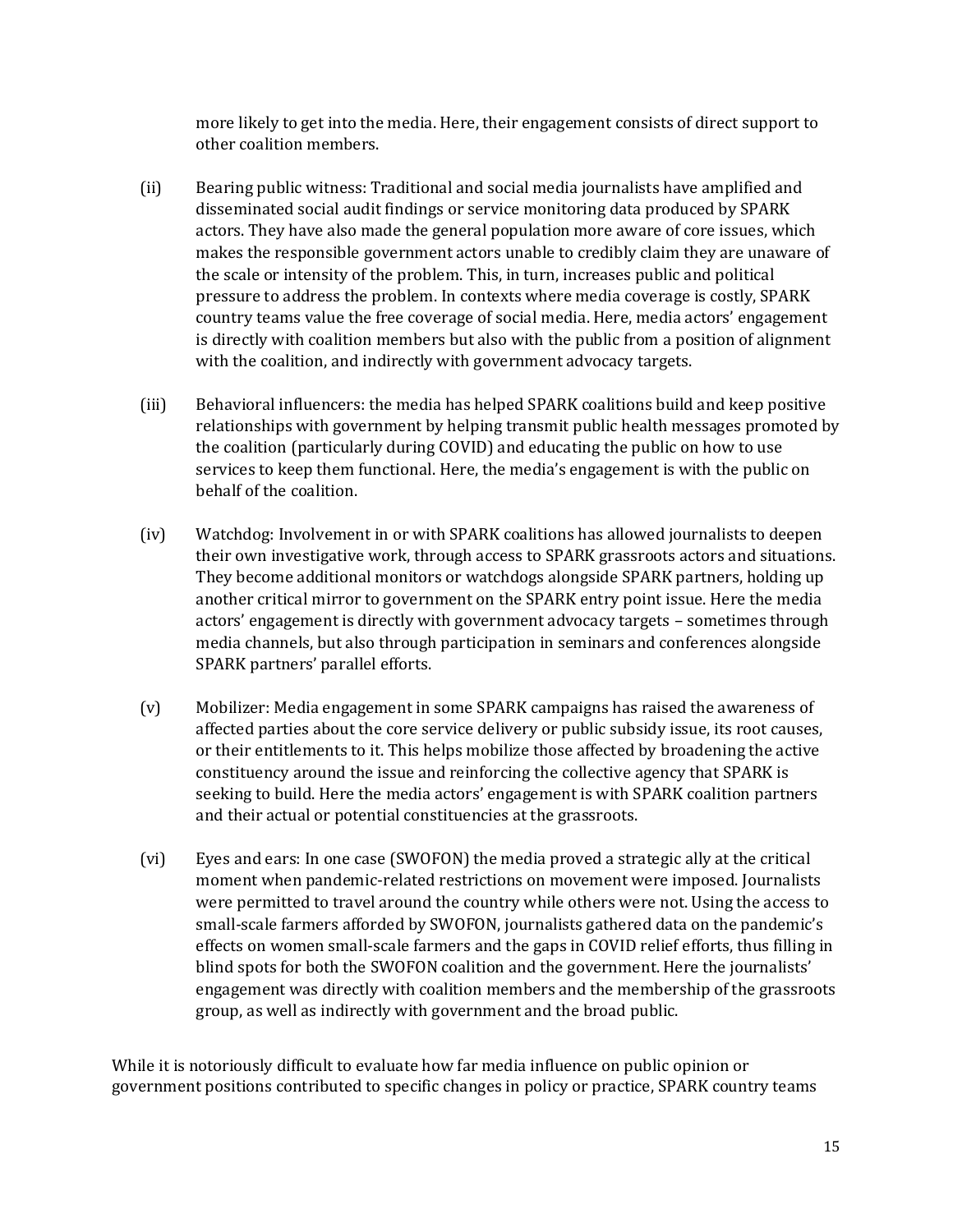stress how vital media partners have been in many SPARK coalitions both because of their assumed contributions to these changes, and because of the various other roles they play as outlined below.

#### **Lesson 5: Through careful negotiation, frontline workers can be valuable coalition members**

• *In SPARK campaigns where frontline workers are involved in delivering the service (particularly health campaigns), they were originally perceived as part of the problem but have come to be part of the solution as members or crucial allies of campaigns. While this has often come about through tense and painstaking negotiation, country teams feel these costs have been worthwhile because frontline workers' insights, data, and knowledge are so strategically valuable to the campaign.* 

In cases where the service delivery issue brings them into contact with frontline workers, SPARK coalitions have sometimes started off perceiving frontline workers as adversaries or advocacy targets but later shifted to working with them as allies. The most prominent cases of this from SPARK relate to campaigns to improve health services, including Support for Advocacy and Training to Health Initiatives in India; Community Empowerment and Development Centre in Kenya, and JDPC/COMEN in Nigeria.

Through their research and service monitoring activities it became clear to SPARK actors that the frontline workers are not the decision-makers or responsible for many of the service delivery failures. In fact, they are often also victims of dysfunctional public finance systems and immensely unhappy with the status quo. A case that stands out is the Accredited Social Heath Activist community health workers in India, whose financial allowances were often stuck in the system, so they were not being paid for their work. Other examples relate to under-resourcing, budget inflexibility, unrealistic expectations of frontline workers, and poor conditions of service.

In several SPARK campaigns, frontline workers were involved early on as part of the problem analysis that informed campaigns. This relationship continued, with these workers playing a key role in giving inside information to grassroots groups to assist them in their advocacy efforts. Service monitoring often took place collaboratively and relationships were also developed with organizations representing frontline workers in both India and Nigeria, with SPARK campaigns taking up issues that were of shared importance.

Working with frontline workers as part of the reform coalition has improved the targeting of campaigns, the information available through detailed insider knowledge of the system, and the legitimacy of claims made by SPARK grassroots actors. In Nigeria, frontline workers have been more "invisible" allies, but in India their active engagement – and SPARK activities that increase their voice with local authorities – has added numerical strength to campaigns. In both cases, their engagement has been important in campaigns that increased the resources available at the local level, and in India the release of payments owed to the workers.

However, engaging frontline workers as part of the reform coalition has also brought complications. In some cases, new, more trusting, and empathetic relationships needed to be built between community members who saw frontline workers as the source of problems, and the workers who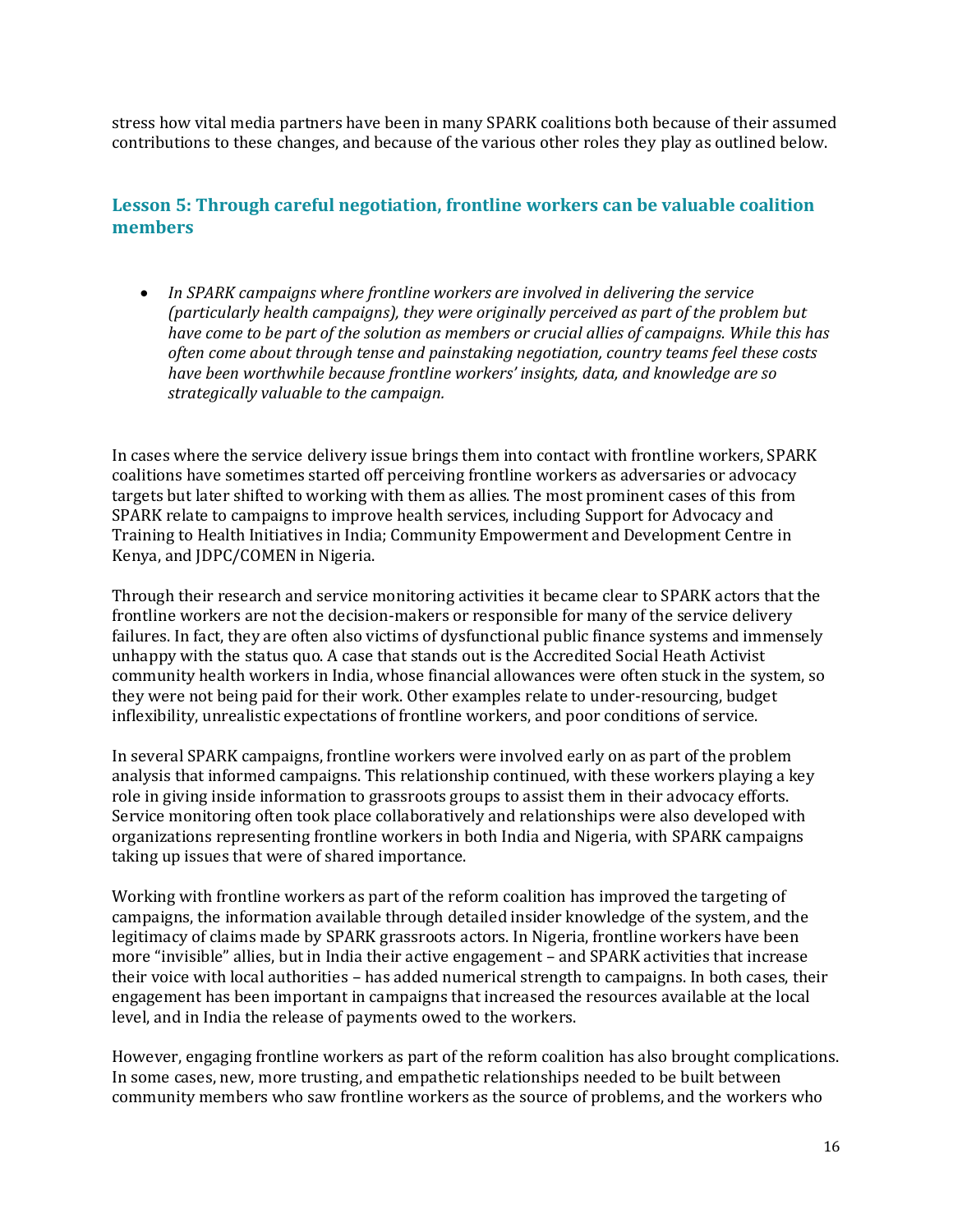felt unjustly criticized by the community. Tensions have arisen when problems identified by service users or would-be users are things that the frontline workers – however mistreated and underresourced they may be – could and should address, such as absenteeism or poor treatment of patients. As a result, working to maintain frontline workers as allies has involved difficult conversations and even trade-offs in terms of campaign aims.

## **3. Conclusion**

SPARK's commitment to building collective agency, and specifically collective budget agency, is an end goal as well as a means to improve service delivery and create more inclusive fiscal governance processes. The collective agency of reform coalitions, as well as of SPARK grassroots partners within these coalitions, is proving important in achieving progress both on service delivery and fiscal governance objectives, as well as on grassroots partners' cohesion, capacity, and effectiveness. It could also be part of the legacy of SPARK.

Advancing incremental fiscal governance change over the medium term, as SPARK hopes to do, will require ongoing engagement from across these coalitions. Enabling and facilitating this – keeping members engaged and connected to campaigns to challenge the ways that fiscal governance systems cause exclusion – will be a priority during the remainder of the program.

Additionally, the fact that many SPARK coalitions are composed primarily of SPARK-funded partners calls for reflection on the financial sustainability of the agency-building work SPARK is doing and consequently on the service delivery and fiscal governance improvements it achieves through building collective agency. Advocacy history includes examples of coalitions that collapse when external funding is withdrawn, and legendary coalitions that live on in adapted forms or turn their energies and skills to new issues.

For SPARK coalitions to be sustainable after program funding ends, we need to focus on building leadership qualities and competences; nurturing active, critical citizenship skills; and changing government attitudes about civil society.

There are several strategic questions for SPARK management and country teams to consider about coalition sustainability:

- 1. What will keep SPARK coalition members engaged in campaigns, when they move from securing quicker improvements in service delivery to addressing issues in the PFM system that will take longer to reform? How can coalitions keep grassroots actors engaged and central for as long as it takes to bring systemic change?
- 2. How can SPARK limit financial dependence by actively building out from the core coalition over time? How can SPARK connect the grassroots group with allies who are not funded from the same sources and help it consolidate relationships not mediated by funding?
- 3. Should SPARK's strategic accompaniment focus on building the coalitions or on building the capacities of grassroots groups so they can move forward after SPARK and join and leave coalitions as circumstances dictate?